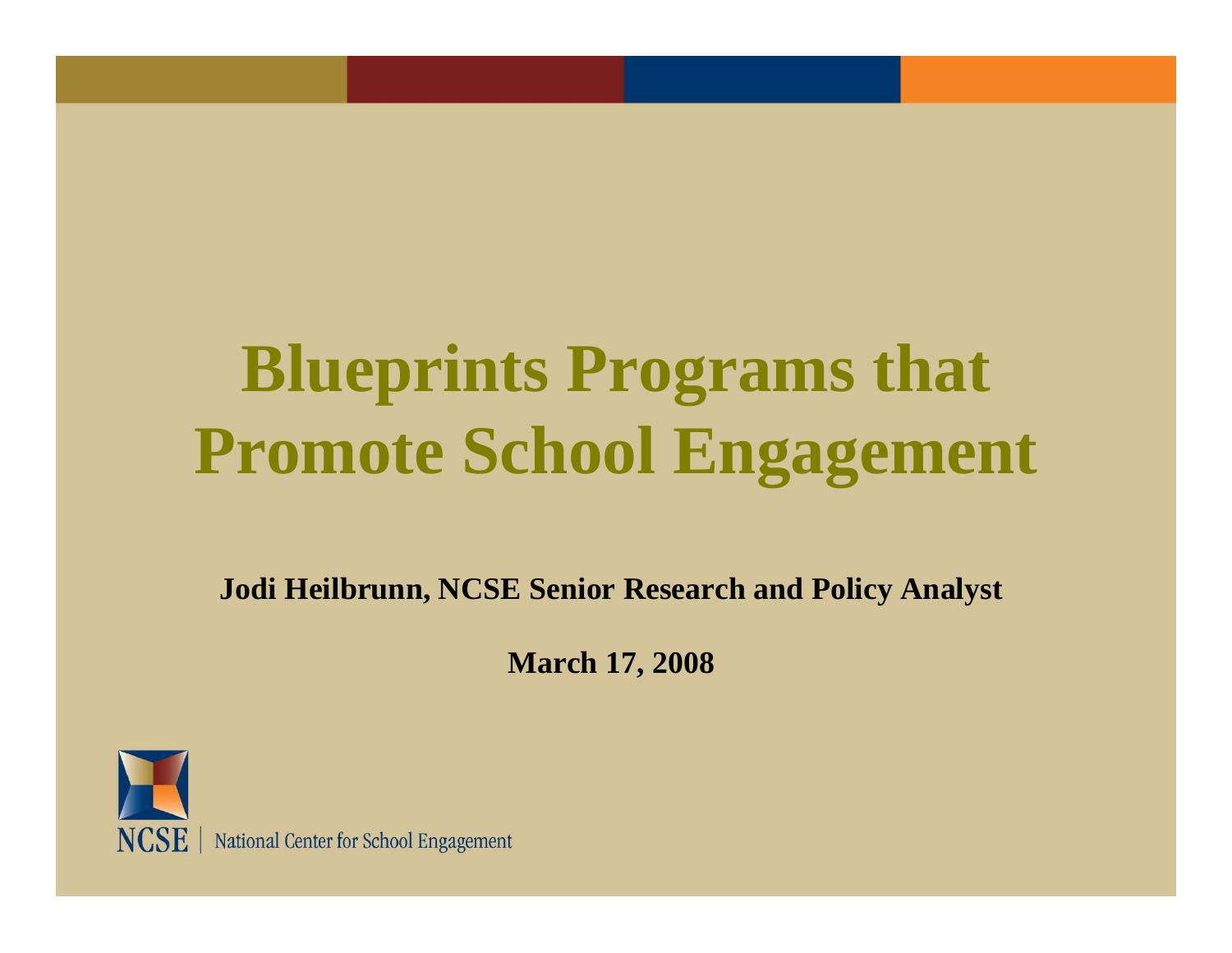### **Today's Purpose**

- Overview of the National Center for School Engagement
- Review of Blueprints programs that have been shown to improve school engagement

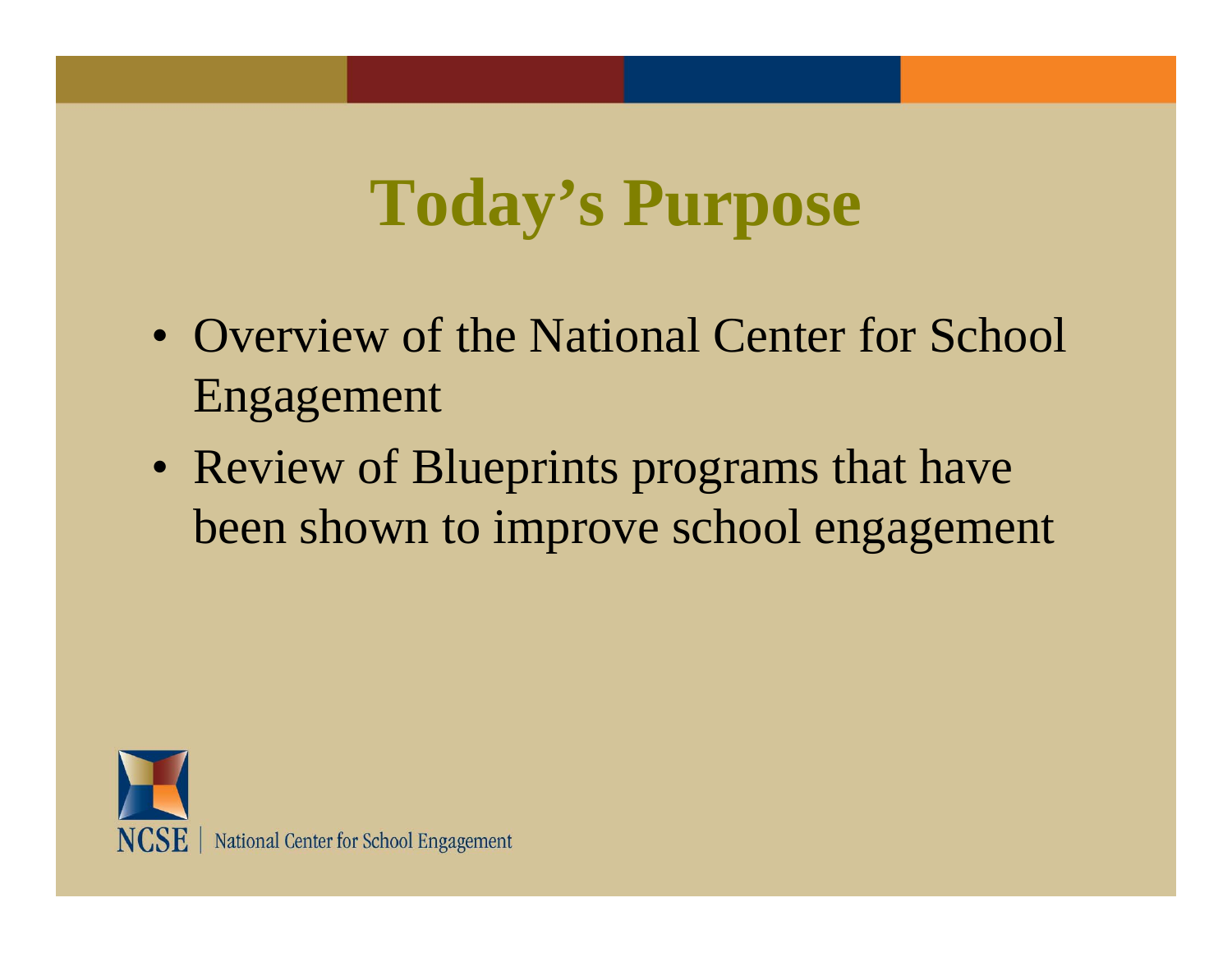#### **What is NCSE?**

The National Center for School Engagement

- Promoting truancy prevention and school success
- Improving teachers' skills with homeless and highly mobile youth
- Provide training, evaluation and technical assistance
- NCSE is a hosted by the Colorado Foundation for Families and Children

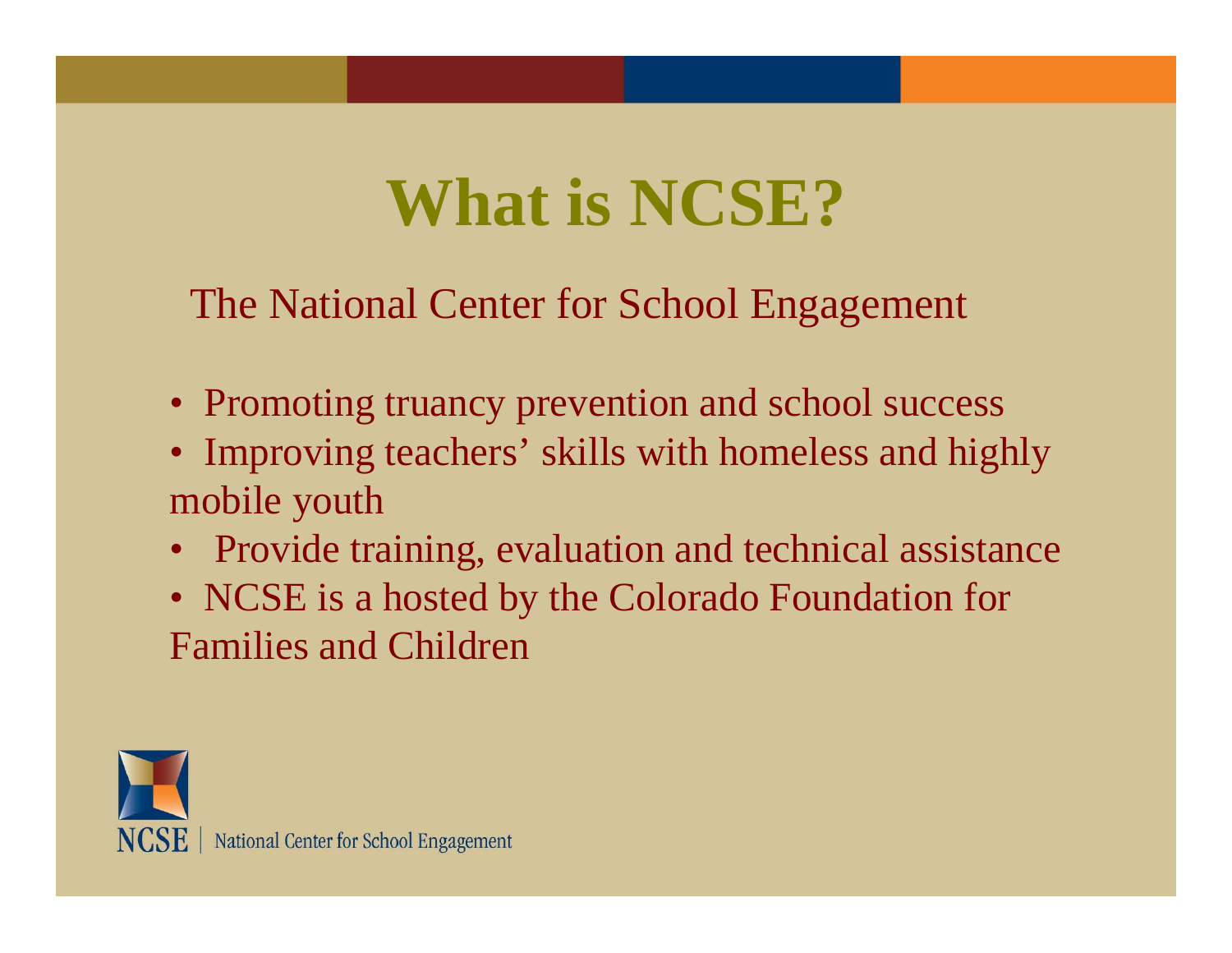# **Mission**

*To ensure school success for at-risk youth and their families by improving school engagement.*



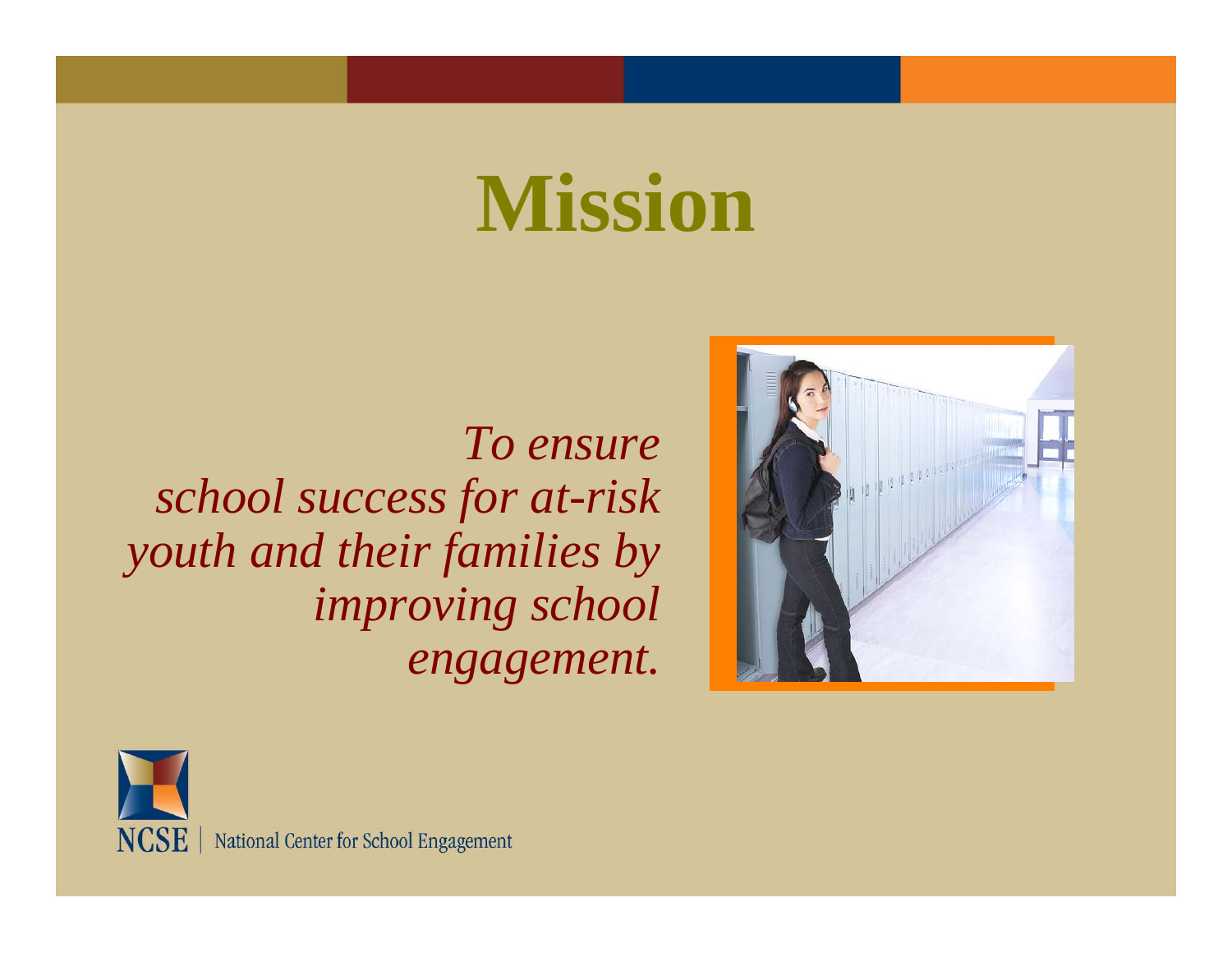#### **We Work to Promote the 3As of School Engagement**

- $\bullet$ Attendance
- $\bullet$ Attachment
- $\bullet$ Achievement



NCSE | National Center for School Engagement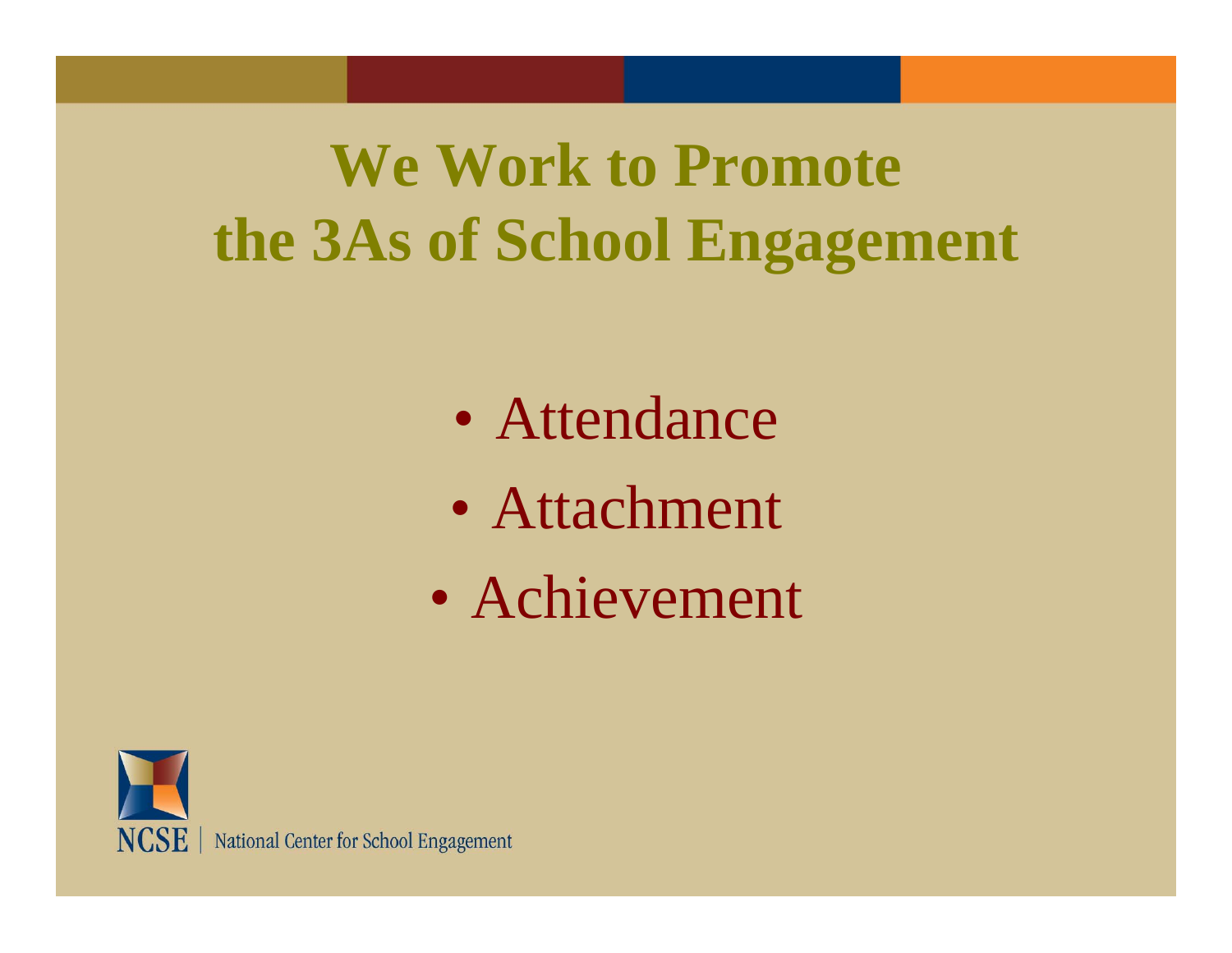#### **Solutions for Truant Youth**

**Strengthening Networks –Building Capacity - Supporting Youth -Creating Cycles of Success**

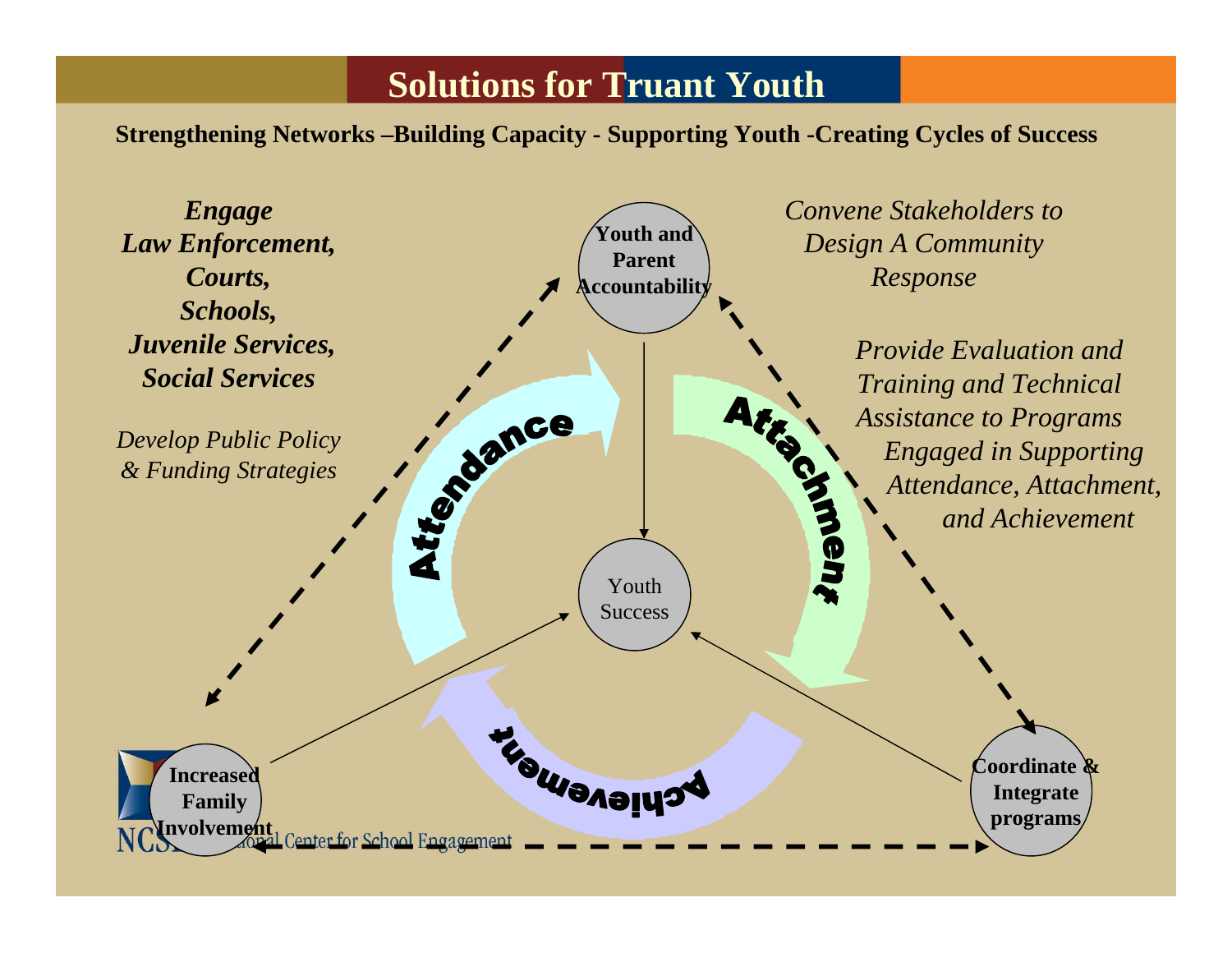### **Selected Projects**

- Evaluation of the Truancy Reduction Demonstration Projects funded by the OJJDP
- Research on the connection between bullying and school attendance – also OJJDP
- National Truancy Prevention Association

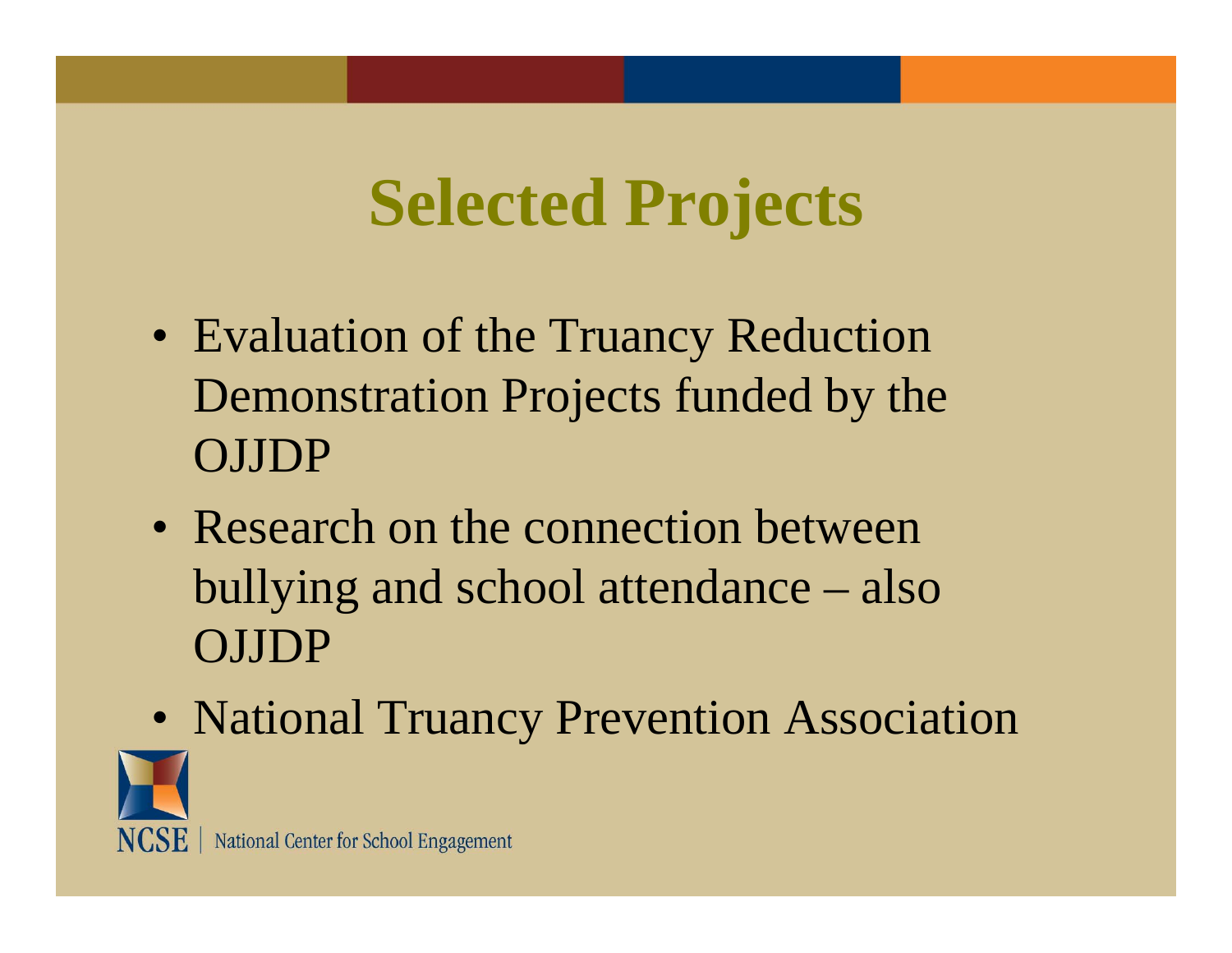## **NCSE Strategic Planning 2007**

- NCSE Work Group Identified:
	- Factors that most influence the 3 As
	- Domains which have the greatest influence on these factors (i.e. school, home, community, research, policy)
	- Strategies that NCSE could use to influence the domains that have the greatest impact on the 3 A's
- Then we developed a recommended core set of strategies for our future direction

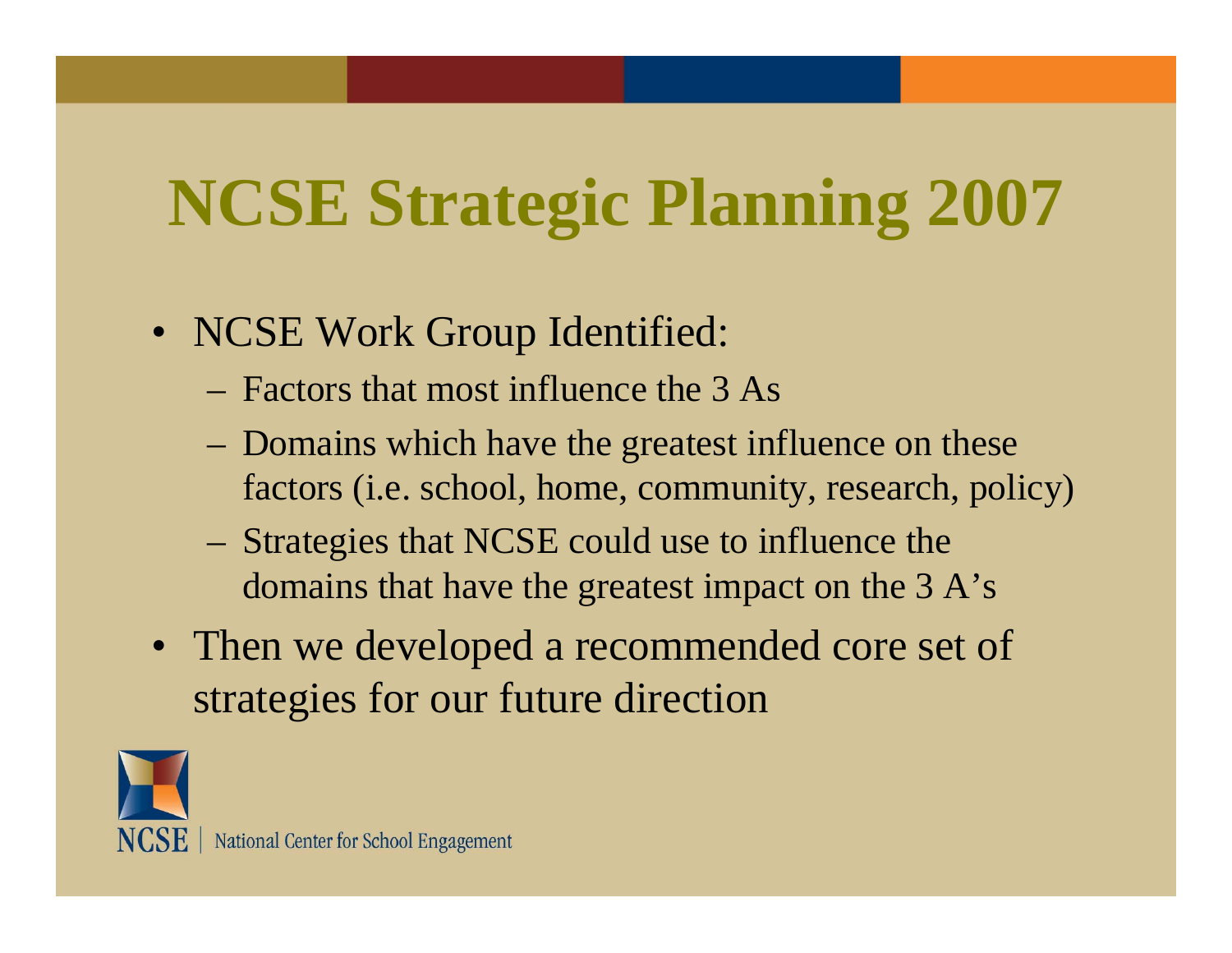#### **NCSE Work Group Recommendations**

#### Our Theory of Change:

- Schools have the most influence in improving student attendance, attachment and achievement
- School effectiveness in improving student attendance, attachment and achievement is impacted by policies, leadership, services, and partnerships.

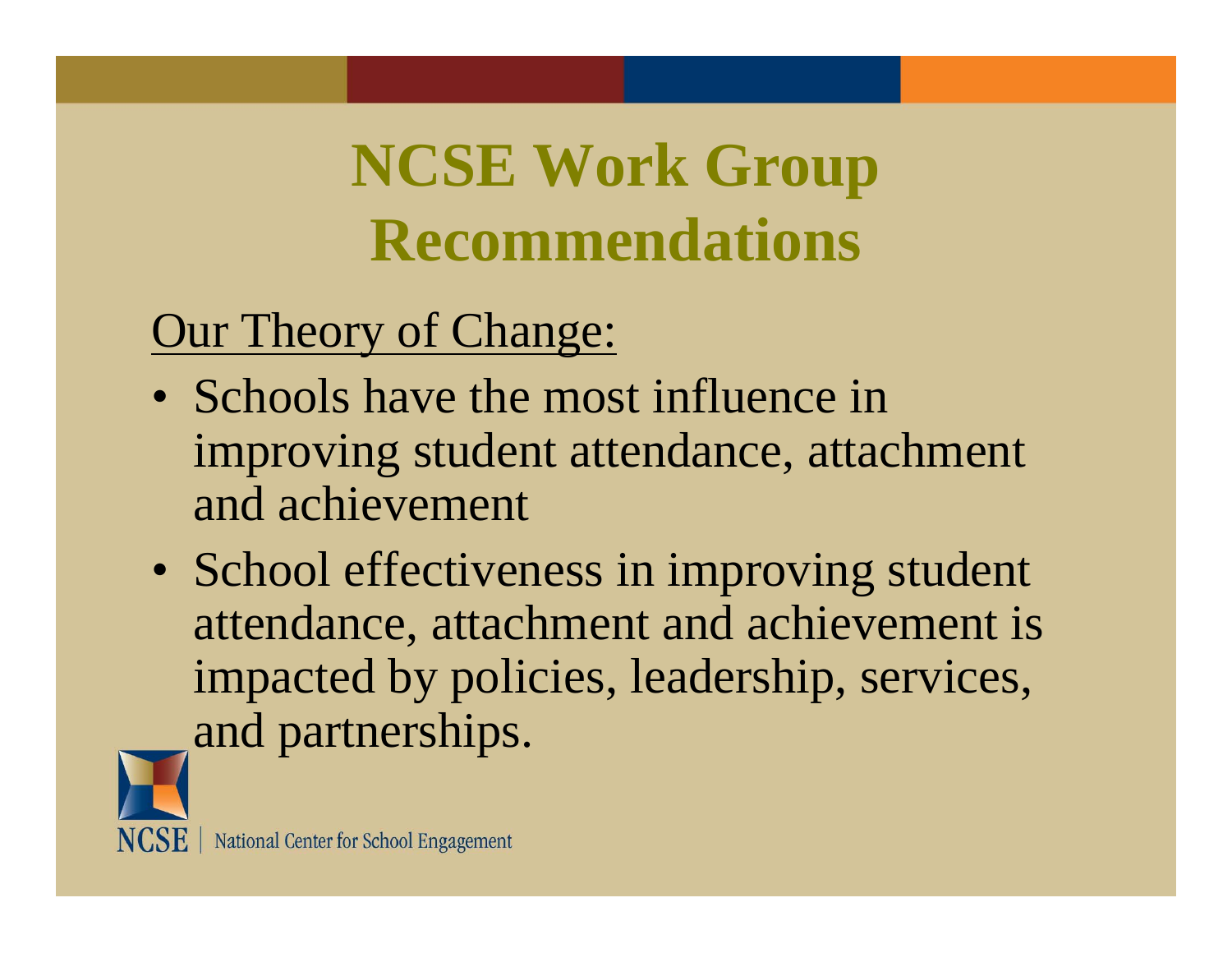#### **NCSE Work Group Recommendations**

#### Our Theory of Change, continued:

- NCSE can influence these factors most effectively by …
	- Focusing first on improving schools leadership.
	- Second, by providing "Tools to Schools" for improving the 3As.
	- Finally, by making recommendations to policy makers.

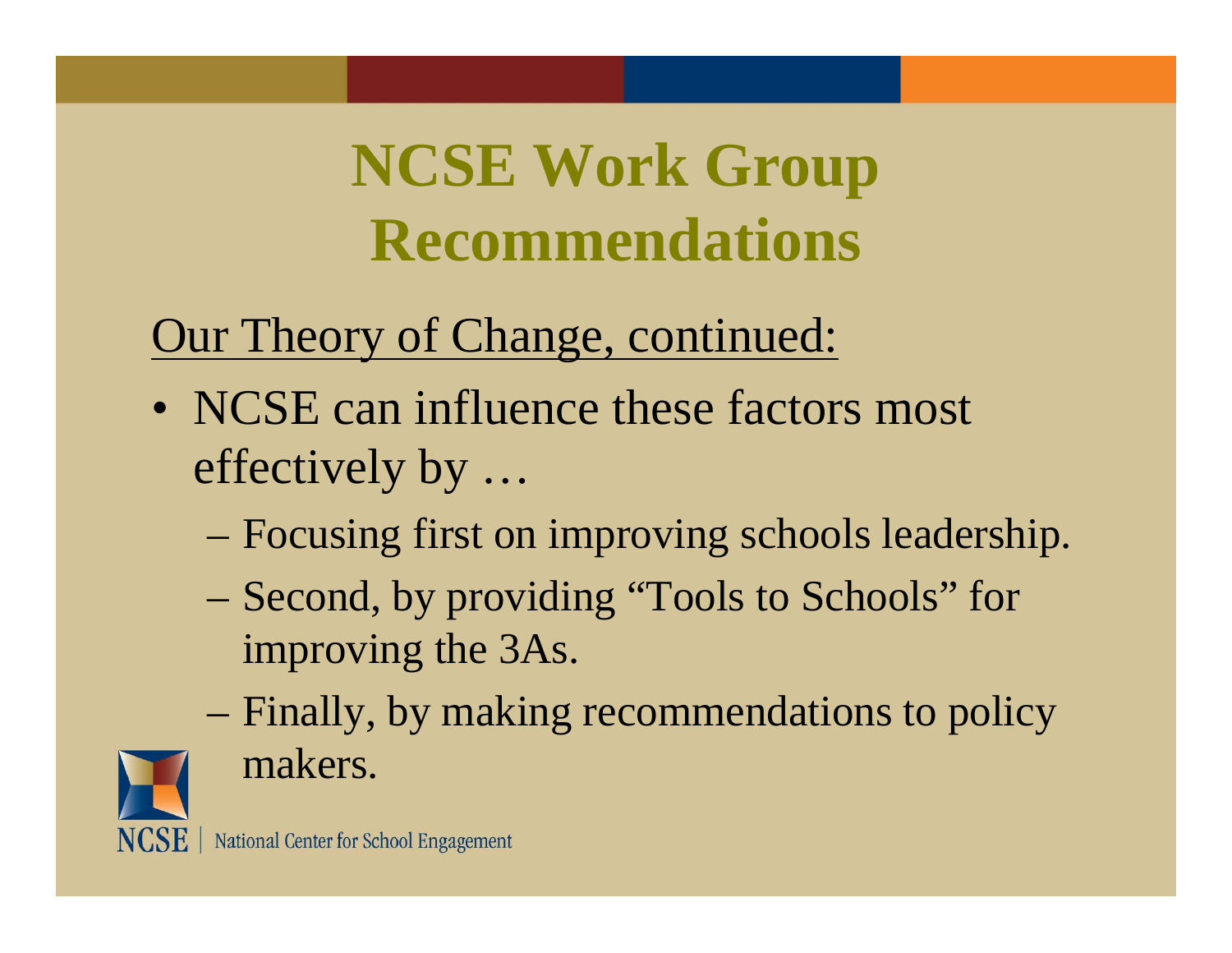#### **NCSE – Fostering Triple A Schools: Leadership. Tools. Policy.**





NCSE | National Center for School Engagement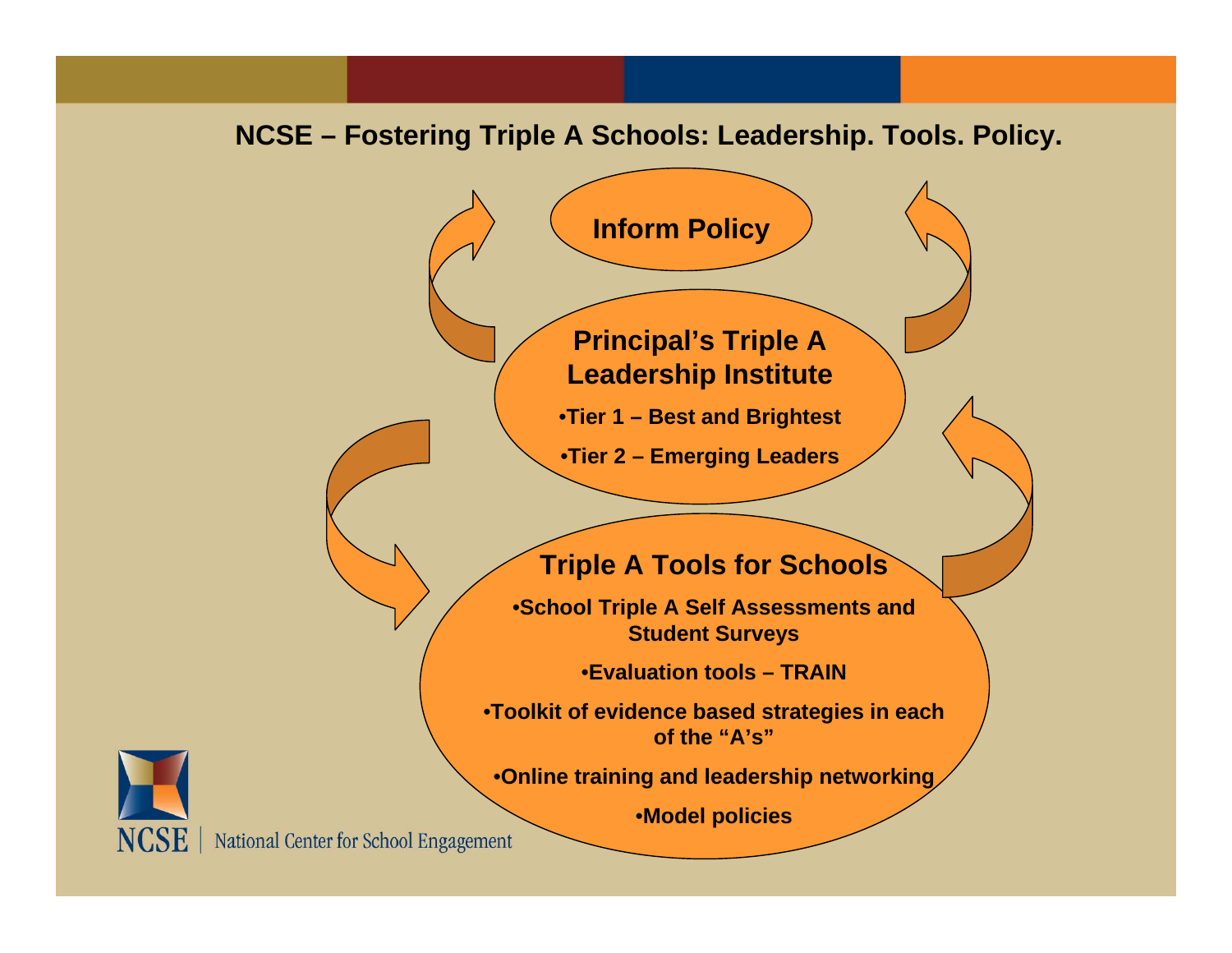#### **NCSE Will Continue**

- Working to reduce truancy by offering evaluation and technical assistance services
- Offering the TRAIN database to continuing and new truancy reduction programs across the country

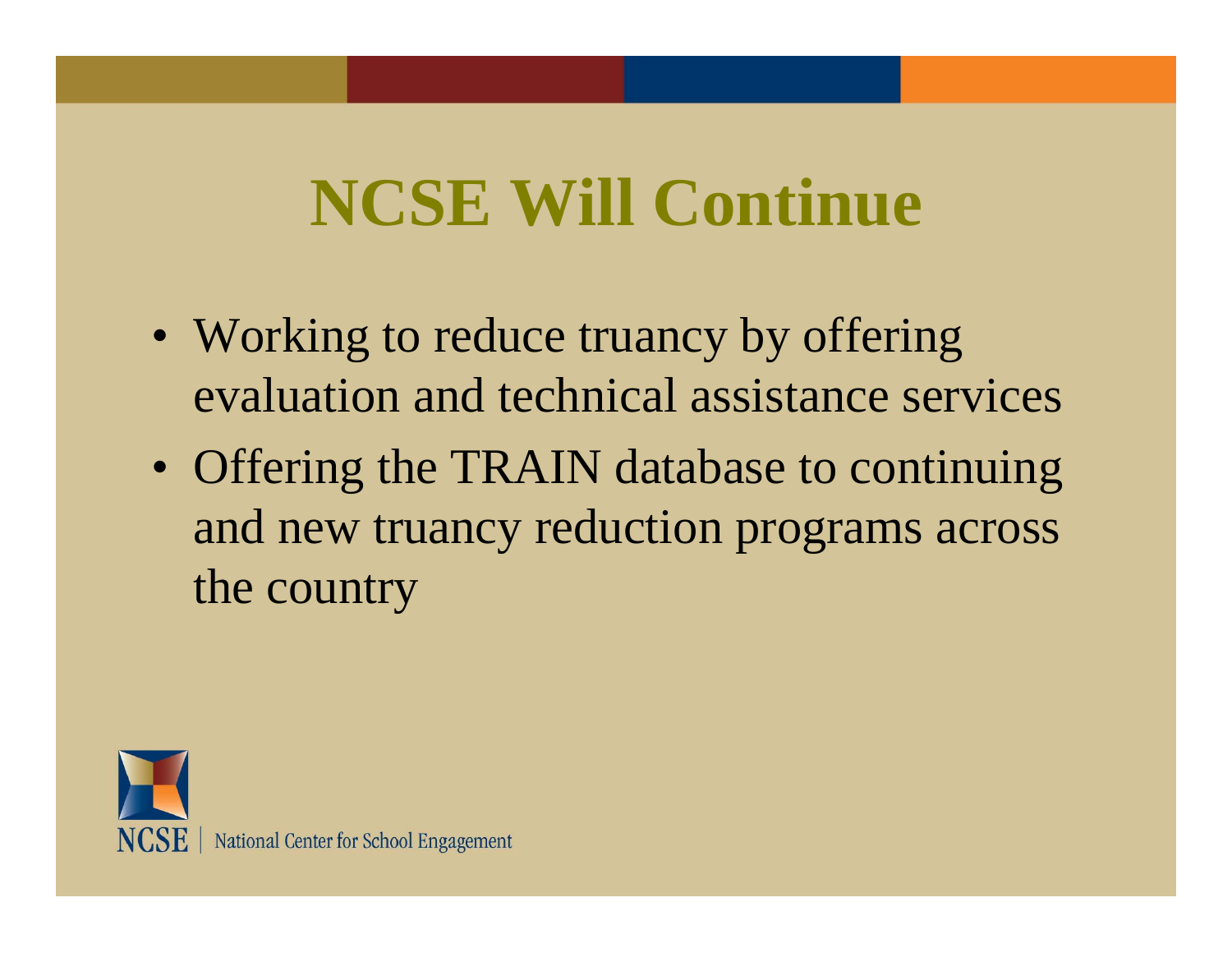#### **Part II: Blueprints!**

- Blueprints for Violence Prevention
- Center for the Study of the Prevention of Violence at the University of Colorado
- http://www.colorado.edu/cspv/blueprints
- Blueprints advisory board reviews applications from programs using strict criteria

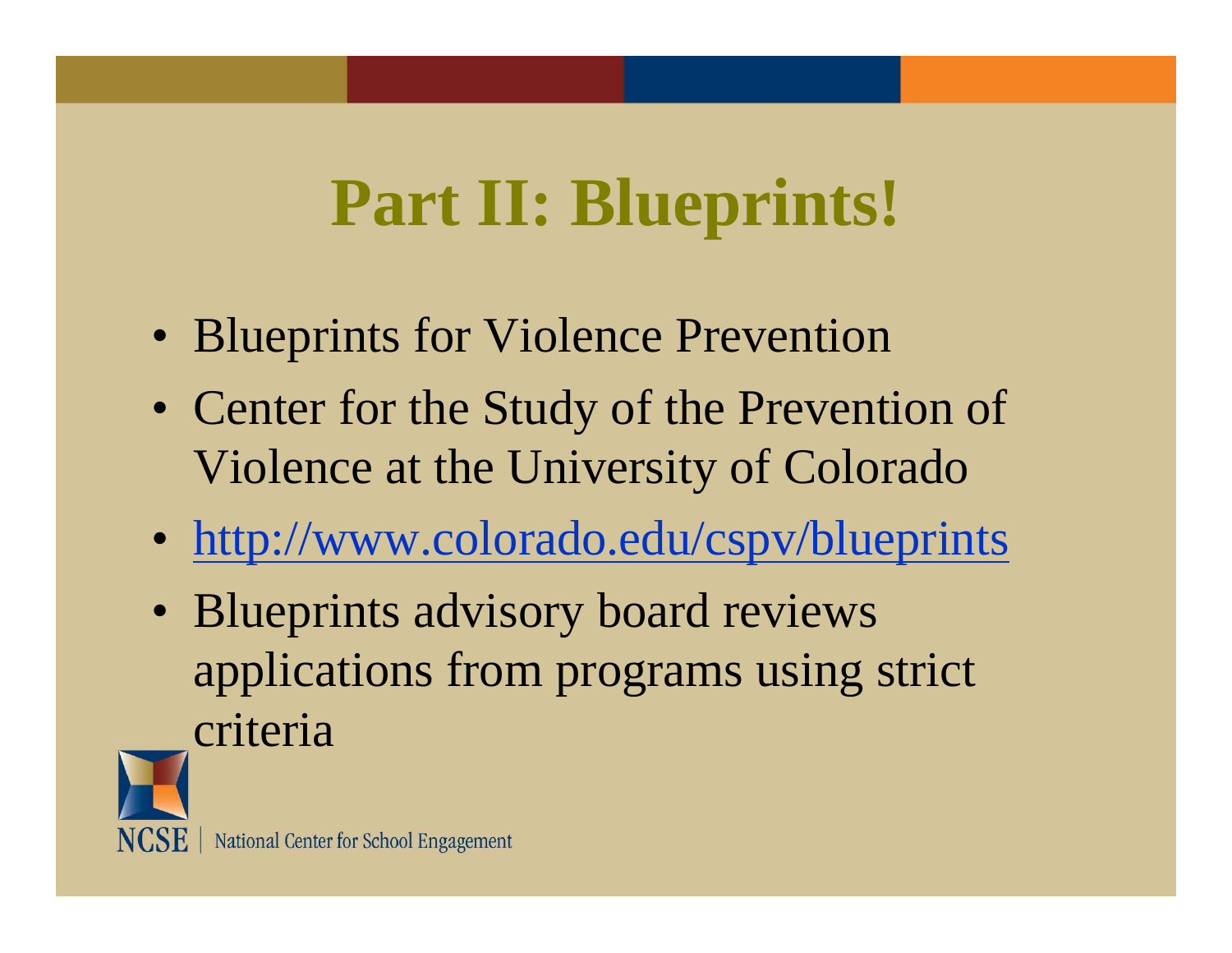#### **Blueprints Criteria**

- Evaluation shows reduced violence (including childhood aggression), delinquency, and/or drug use AND have a strong research design
	- **Preferably with random assignment to treatment groups, or careful use of a control group**
- Programs must show sustained effects beyond the end of the program intervention
- Multi-site replication

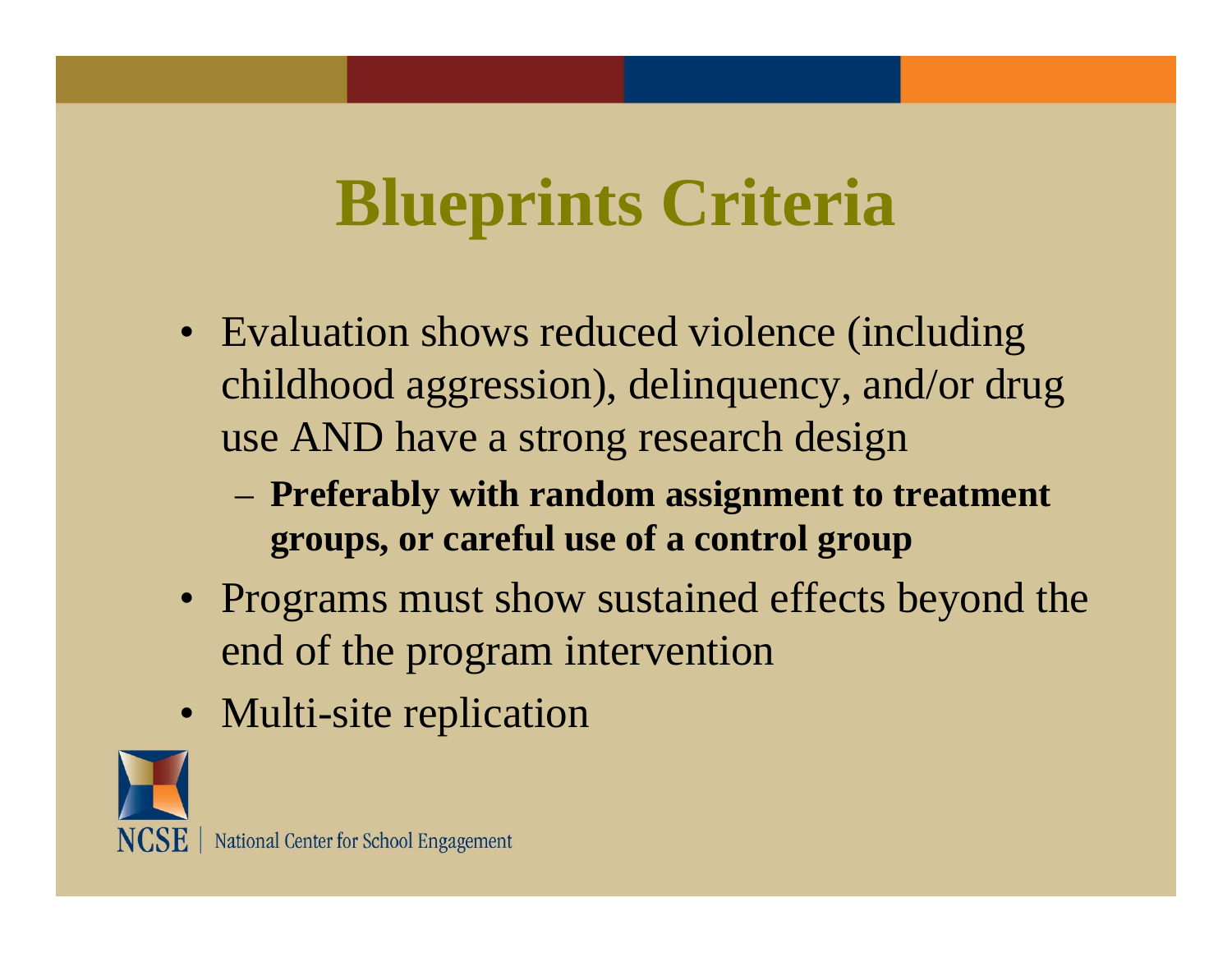#### **Two Tiered System**

- Model programs
	- Meet all three criteria (effectiveness + research design, sustained effects, multi-site)
- Promising programs
	- Meet only the first criterion (effectiveness + research design)

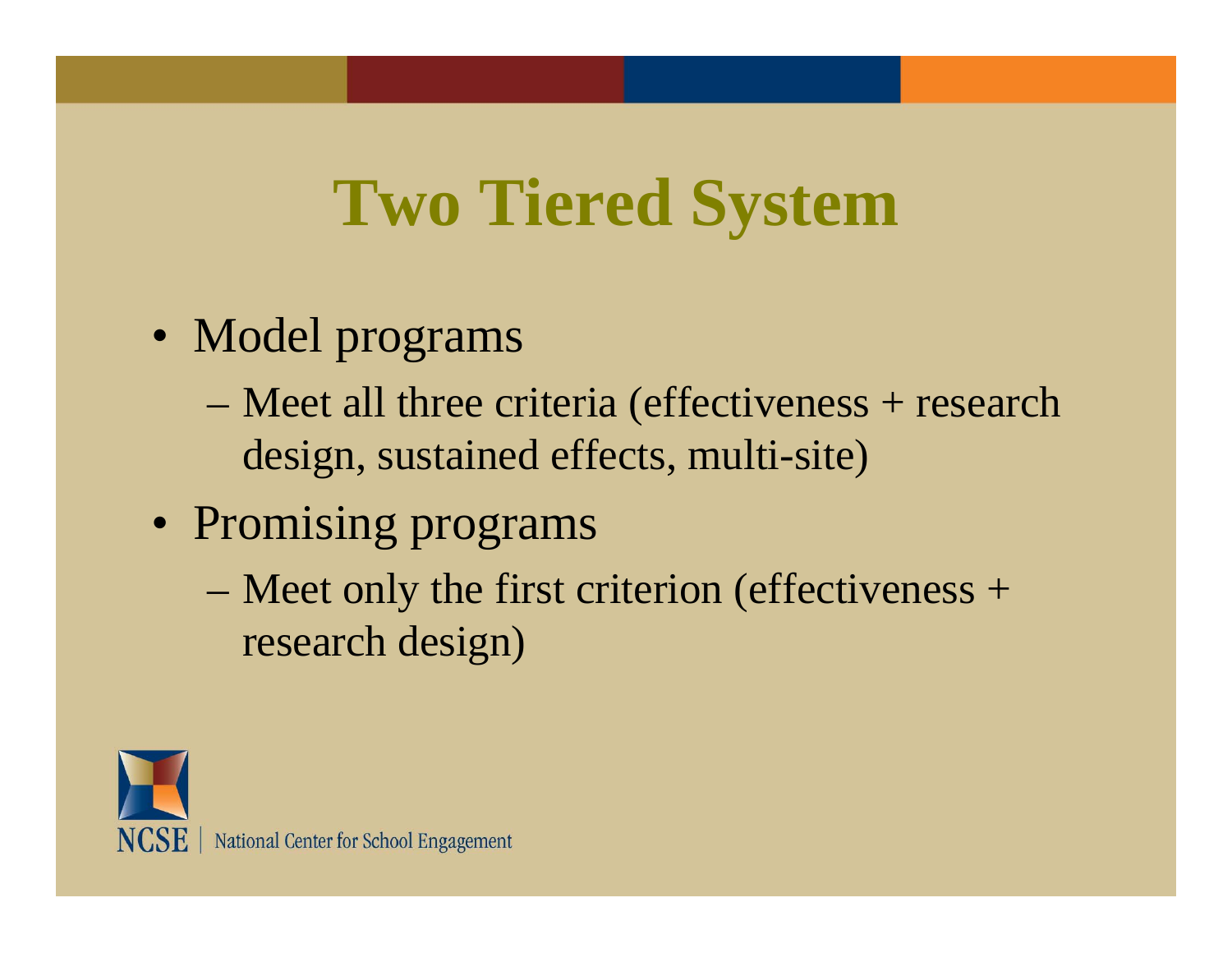#### **How does school engagement figure in?**

- Evaluators tend to measure a range of program effects (not just violence, delinquency and drug use)
- The more kids are attached to school, the less they get into trouble with the targeted Blueprints behaviors
- Many programs seek to reduce violence by increasing school engagement
- Blueprints staff provided a list of those that improve school attendance and engagement

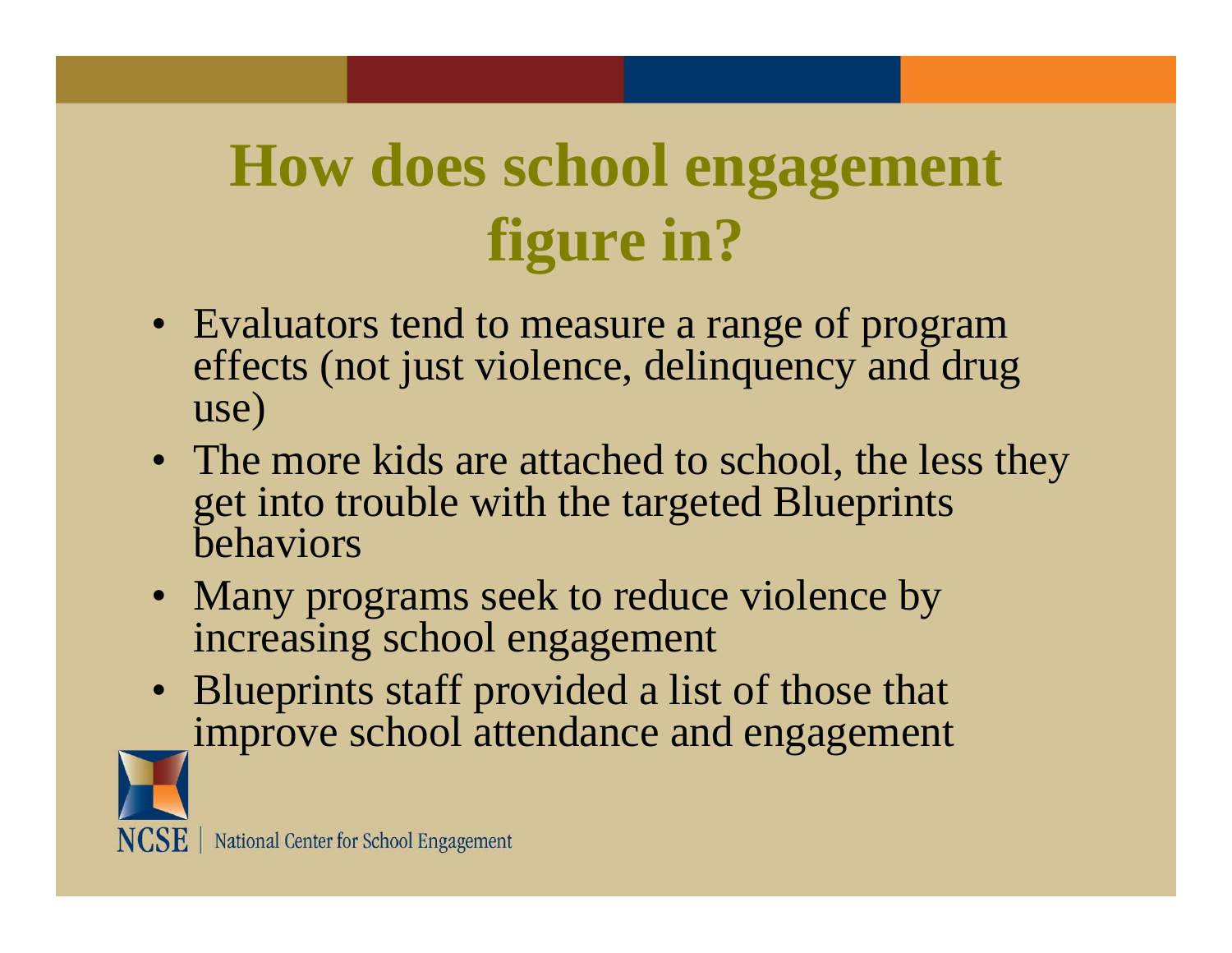#### **Big Brothers Big Sisters - Model Program**

- Mentoring for kids ages 6-18 in order to:
	- Improve attitudes and behavior; school achievement; family & peer relationships
	- Provide social and cultural enrichment
- Carefully matched mentors meet with child 3-5 hours a week for a year
- Outcomes:
	- Improvements in school achievement including GPA
	- Cut truancy in half



Kids felt more competent in school work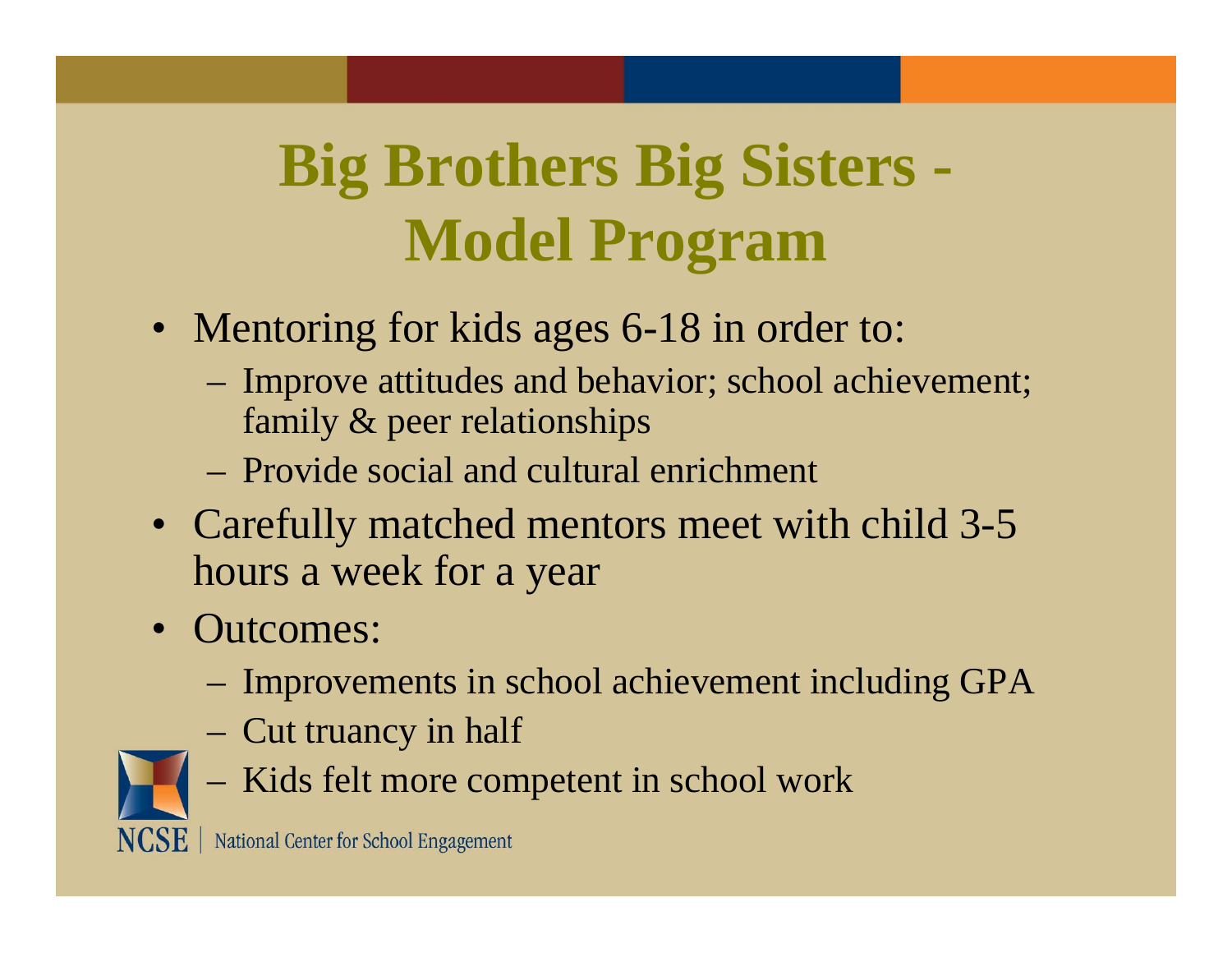#### **Olweus Bullying Prevention - Model Program**

- School-based intervention, 3 interventions:
	- Building (bullying survey, conference, committee, supervised hot spots)
	- Classroom (rules and meetings)
	- Individual (with bullies, victims and parents)
- Outcomes students report:
	- Improved order and discipline
	- More positive social relationships



More positive attitude toward schoolwork and school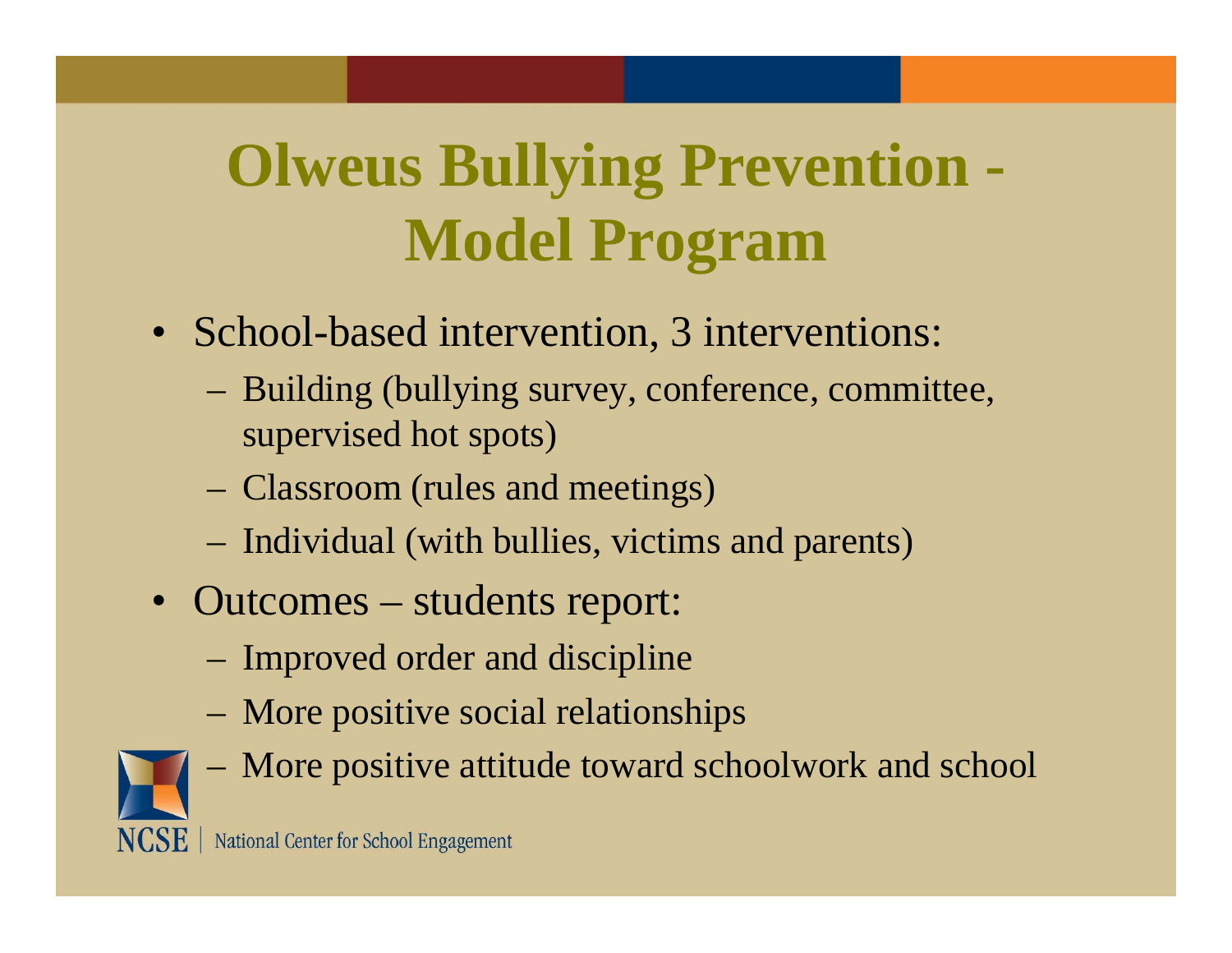#### **Behavioral Monitoring and Reinforcement Program - Promising Program**

- Reduce experiences of school failure, delinquency and drug use among at-risk middle school kids
- Components
	- Monitor school attendance & discipline
	- Feedback to students & parents
	- Incentives for good behavior
	- Help students with behavioral strategies
- Outcomes
	- Better grades & attendance



Many non-academic outcomes improved also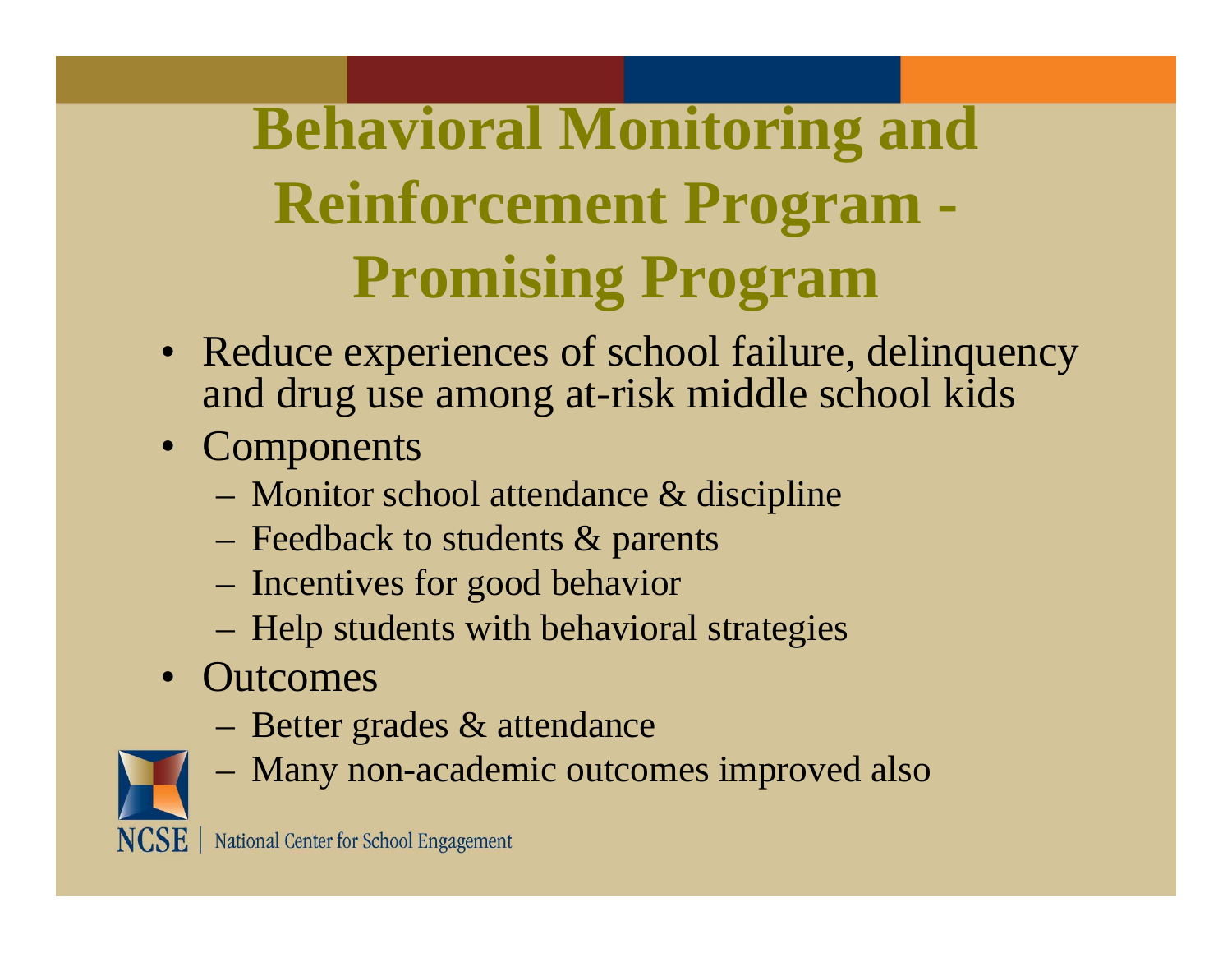#### **Perry Preschool Program - Promising Program**

- 2-year low-income preschool intervention
	- Operates 2.5 hours per day, 5 days per week, 7 months per year
	- Includes weekly home visits by teachers
- Outcomes
	- Better IQ scores, attitudes toward high school, high school grades and graduation rates



Improvements in other outcomes up to age 40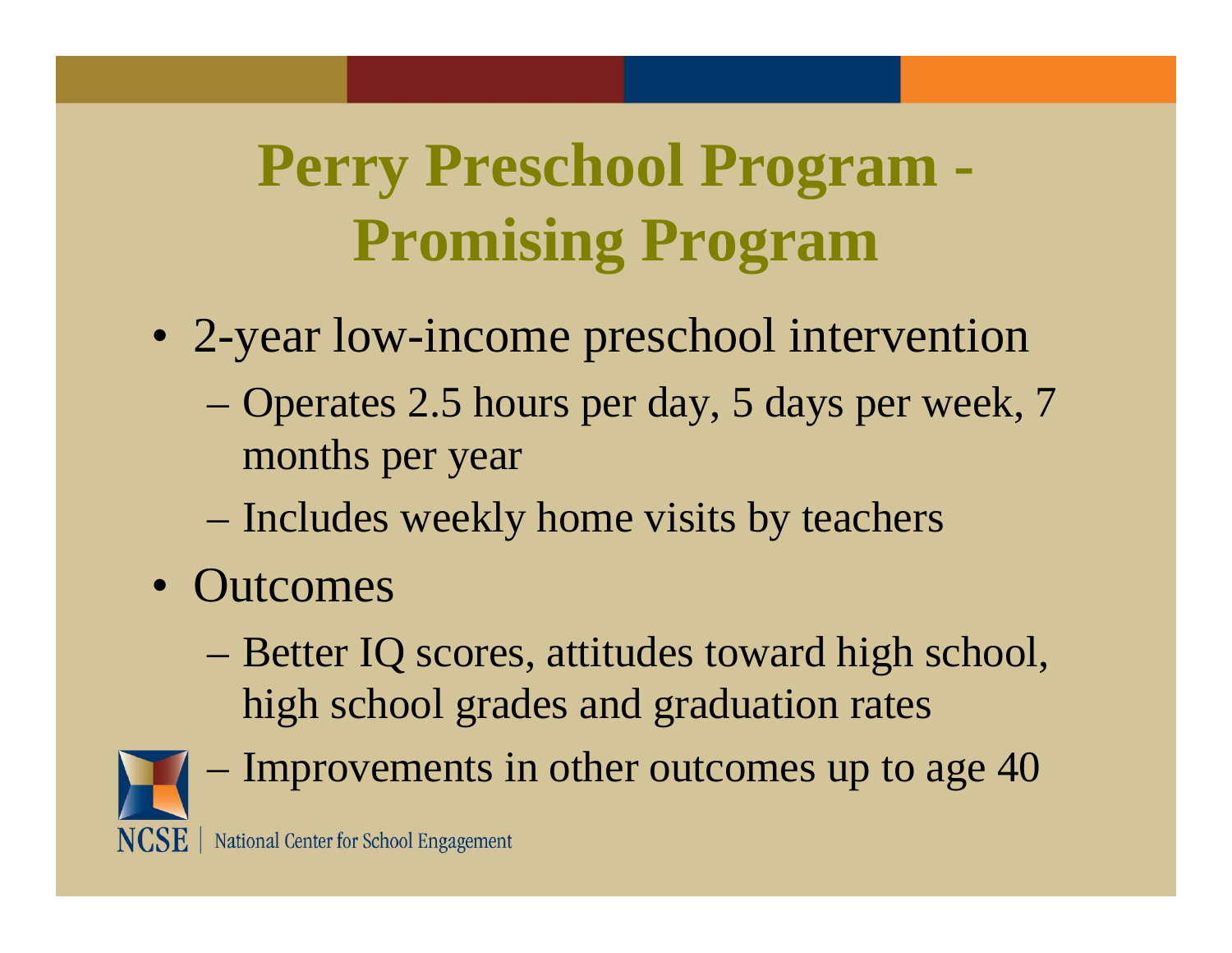#### **Preventive Treatment Program – Promising Program**

- Targets low-SES 7-9 year old boys with disruptive behavior
- 17 sessions of parent training + 19 sessions with both disruptive & non-disruptive boys
- Outcomes at age 12
	- Boys were better adjusted in school
	- Fewer school problems
	- Less likely to have been retained
	- Less likely to be in special ed classes

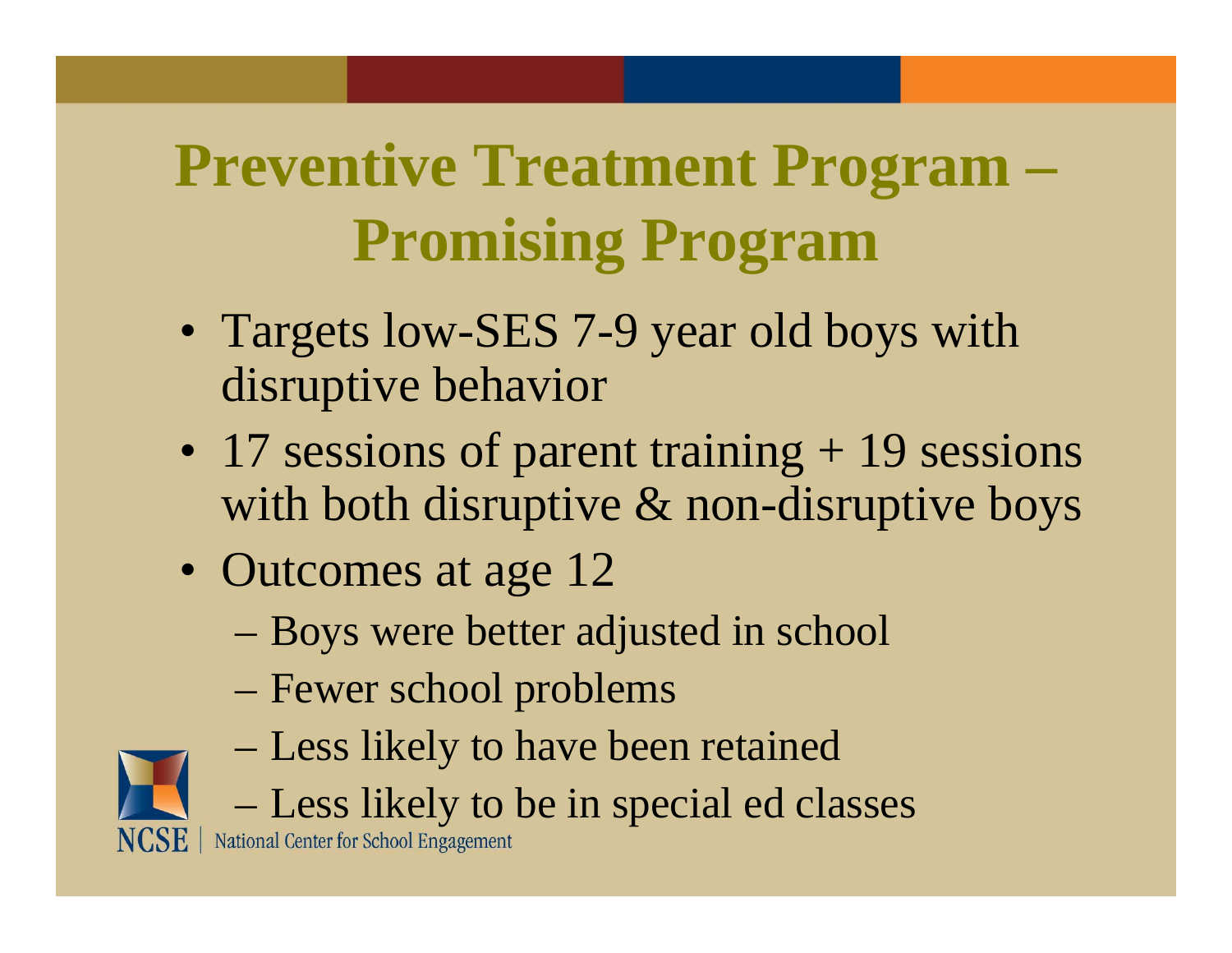#### **Seattle Social Development Program Promising Program**

- Teacher instruction in classroom management
- Improves kids' school performance & lets them work in small, heterogeneous groups to increase social skills & contact with prosocial peers
- Parents receive optional training when kids are in 1-6t<sup>h</sup> grades
- Outcomes
	- At beginning of  $5<sup>th</sup>$  and end of  $6<sup>th</sup>$  grades, high risk students were more attached and committed to school

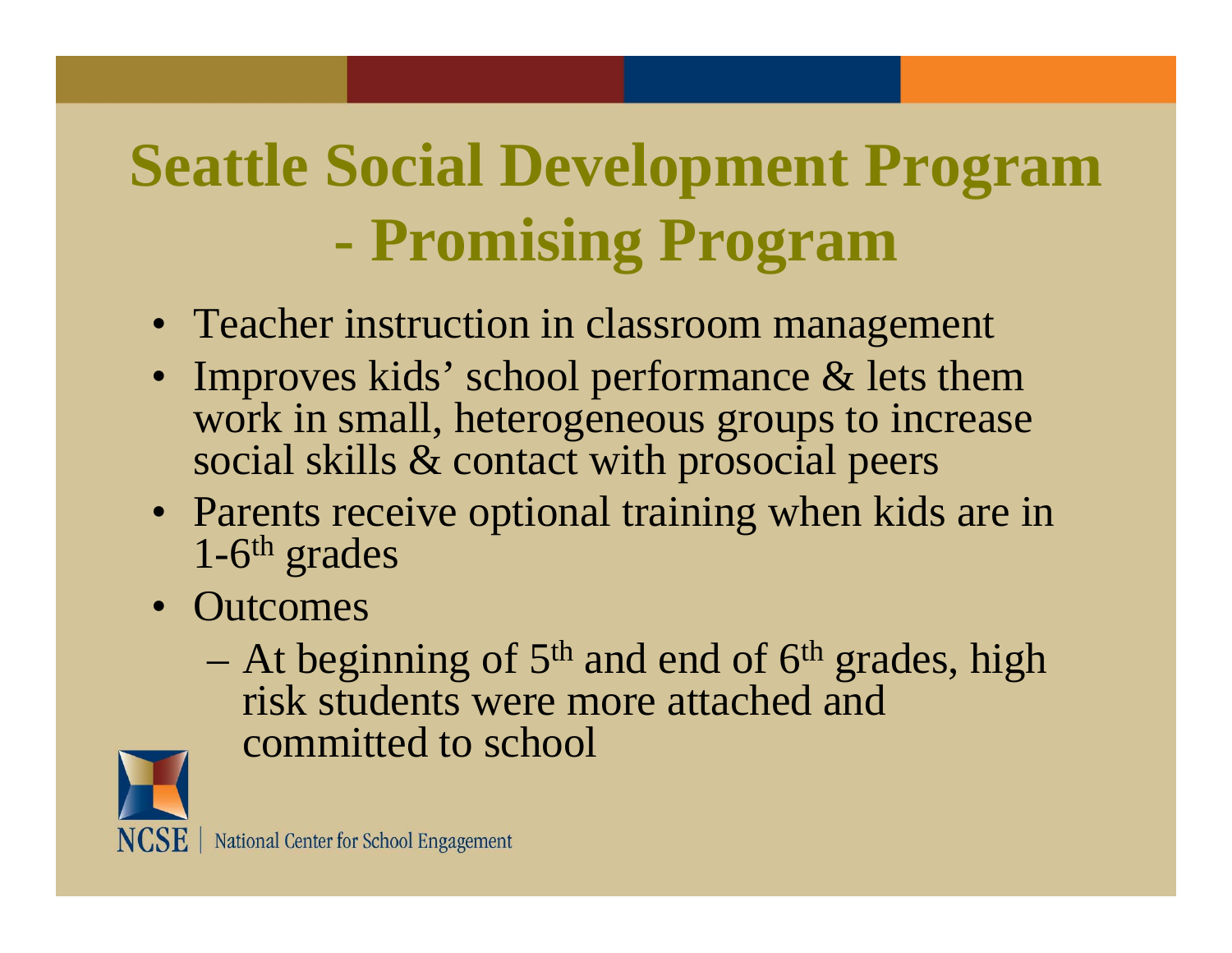### **Choosing a Program**

- There are other good programs, too.
- Replication is key.
- Always a tension between authentic replication and careful adaptation to local context
- Choose a program that matches your children's and families' needs, and your school or community resources